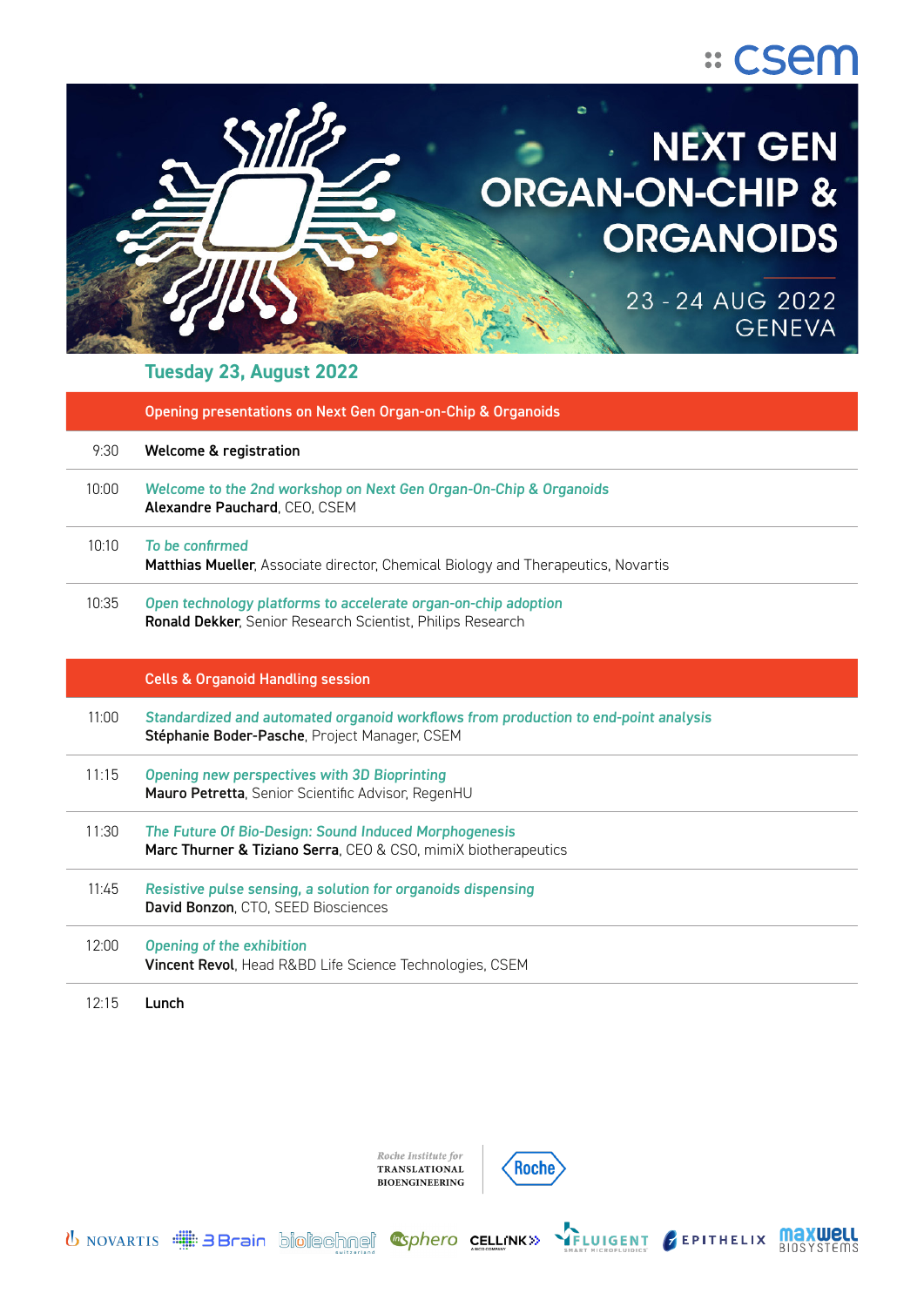

|       | <b>Emerging technologies session</b>                                                                                                                                                                                           |
|-------|--------------------------------------------------------------------------------------------------------------------------------------------------------------------------------------------------------------------------------|
| 13:45 | <b>Organ-on-Chip Open Technology Platforms</b><br>Andries van der Meer, Associate Professor, University of Twente                                                                                                              |
| 14:00 | Beating organs-on-chip for human organs and diseases modelling: advanced preclinical tools for screening<br>drugs and medical devices<br>Paola Occhetta, CEO, BiomimiX                                                         |
| 14:15 | The motility trap assay: new approach for nematode-on-chip technology<br>Lucien Rüfener, CEO, INVENesis                                                                                                                        |
| 14:30 | Physical cytometry of 3D tumor spheroids: Evaluation in LoVo spheroids treated with crizotinib<br>Domenico Andrea Cristaldi, Marketing Specialist, CellDynamics                                                                |
| 14:45 | 3D CoSeedis ™-In chip assays - revolutionizing predictiveness of preclinical testing<br>Arne-C. Faisst, CEO, abc biopply AG                                                                                                    |
| 15:00 | Coffee                                                                                                                                                                                                                         |
|       | <b>Brain session</b>                                                                                                                                                                                                           |
| 15:45 | Human brain-on-a chip: an in vitro platform for drug discovery and toxicity screening<br>Adrien Roux, Associate Professor, Tissue Engineering Laboratory, HEPIA Institut des Sciences et<br>Technologies Industrielles (inSTI) |
| 16:00 | <b>Next Generation Micro Electrode Array Devices</b><br>Jannis Meents, Head of Research Projects and Predevelopment, Multi Channel Systems MCS GmbH                                                                            |
| 16:15 | Multiple facets of cerebral organoids: a tool for scientific research and drug testing<br>Nikolay Zhukovsky, CEO, Neurix                                                                                                       |
| 16:30 | Organs on chip for neuroscience and building blocks for multi-organs systems<br>Dr Thibault Honegger, CEO & Co-founder, Netri                                                                                                  |
| 16:45 | <b>KEYNOTE SPEAKER</b>                                                                                                                                                                                                         |
|       | Human Organ Chips: Clinical Mimicry in Preclinical Models<br>Don Ingberg, Founding Director, Wyss Institute for Biologically Inspired Engineering at Harvard University                                                        |
| 17:30 | <b>Apero Riche</b>                                                                                                                                                                                                             |
| 19:00 | End of the first day                                                                                                                                                                                                           |

Roche Institute for<br>**TRANSLATIONAL BIOENGINEERING** 

U NOVARTIS **EN SUBLEM** SPORT SUBLEM TO DELLINE SPARE MENT CEPITHELIX **MAXWELL** 

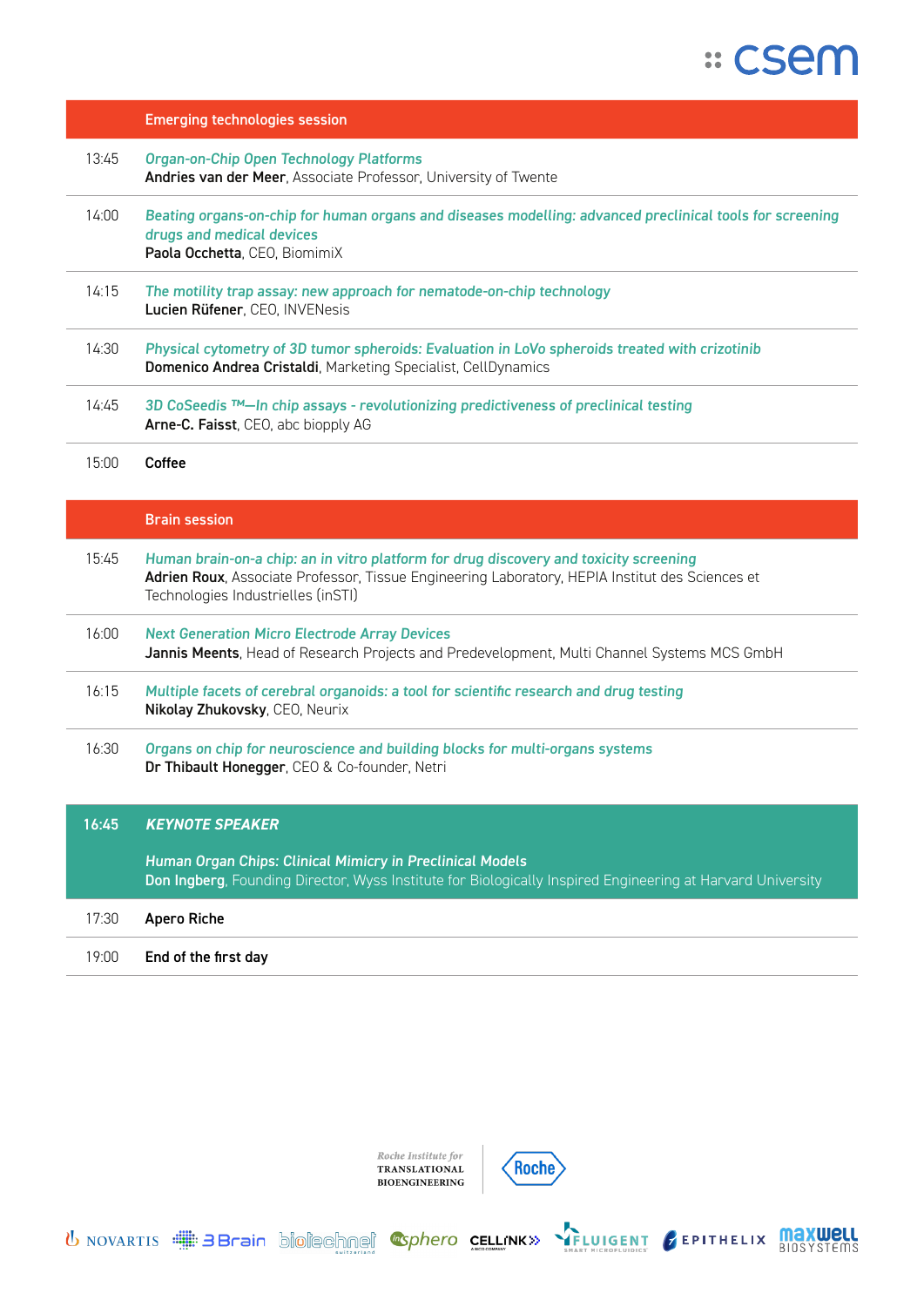



# **Wednesday 24, August 2022**

|       | <b>Application session</b>                                                                                                                                                                                    |
|-------|---------------------------------------------------------------------------------------------------------------------------------------------------------------------------------------------------------------|
| 8:45  | <b>Welcome to Biotech Campus</b><br>Benoît Dubuis, Director, Campus Biotech                                                                                                                                   |
| 9:00  | Application of microphysiological systems and organoids for safety assessment: progress and challenges<br>Sebastian Prill, Associate Principal Scientist, Astra Zeneca                                        |
| 9:15  | Philip Morris' Applications and Perspecitives on Organs on a Chip & Microphysiological Systems<br>Kasper Renggli, Senior Scientist, PMI                                                                       |
| 9:30  | ATMP/Biologics: how to Develop a Moving Target?<br>Vincent Ronfard, CSO, CUTISS                                                                                                                               |
| 9:45  | Organs-on-Chip of the Lung Parenchyma<br>Oliver Guenat, Head Organs-on-Chip Technologies, Artorg Center, University of Bern                                                                                   |
| 10:00 | Coffee                                                                                                                                                                                                        |
|       | <b>Upscaling &amp; standardization session</b>                                                                                                                                                                |
| 10:30 | The role of standards in establishing the scientific credibility and regulatory relevance of organ-on-chip<br>Evangelos Daskalopoulos, Lead scientist on OoC, European Commission Joint Research Centre (JRC) |
| 10:45 | Organ-on-a-Chip: on the path to the Promised Land<br>Claudia Gärtner, CEO, microfluidic ChipShop                                                                                                              |
| 11:00 | Principles of in vitro nutrition for cell therapists<br>Ferruccio Messi, President & founder, Cell Culture Technologies                                                                                       |
| 11:15 |                                                                                                                                                                                                               |
|       | Improved biochemical & biomechanical control of the microenvironment to generate more physiologically<br>relevant models<br>Arnaud Cartier, Marketing Director, Fluigent                                      |



U NOVARTIS **EDIT EDITED AT SOME CONTACT SOMETIME AND SHART MICROFIUDICS**